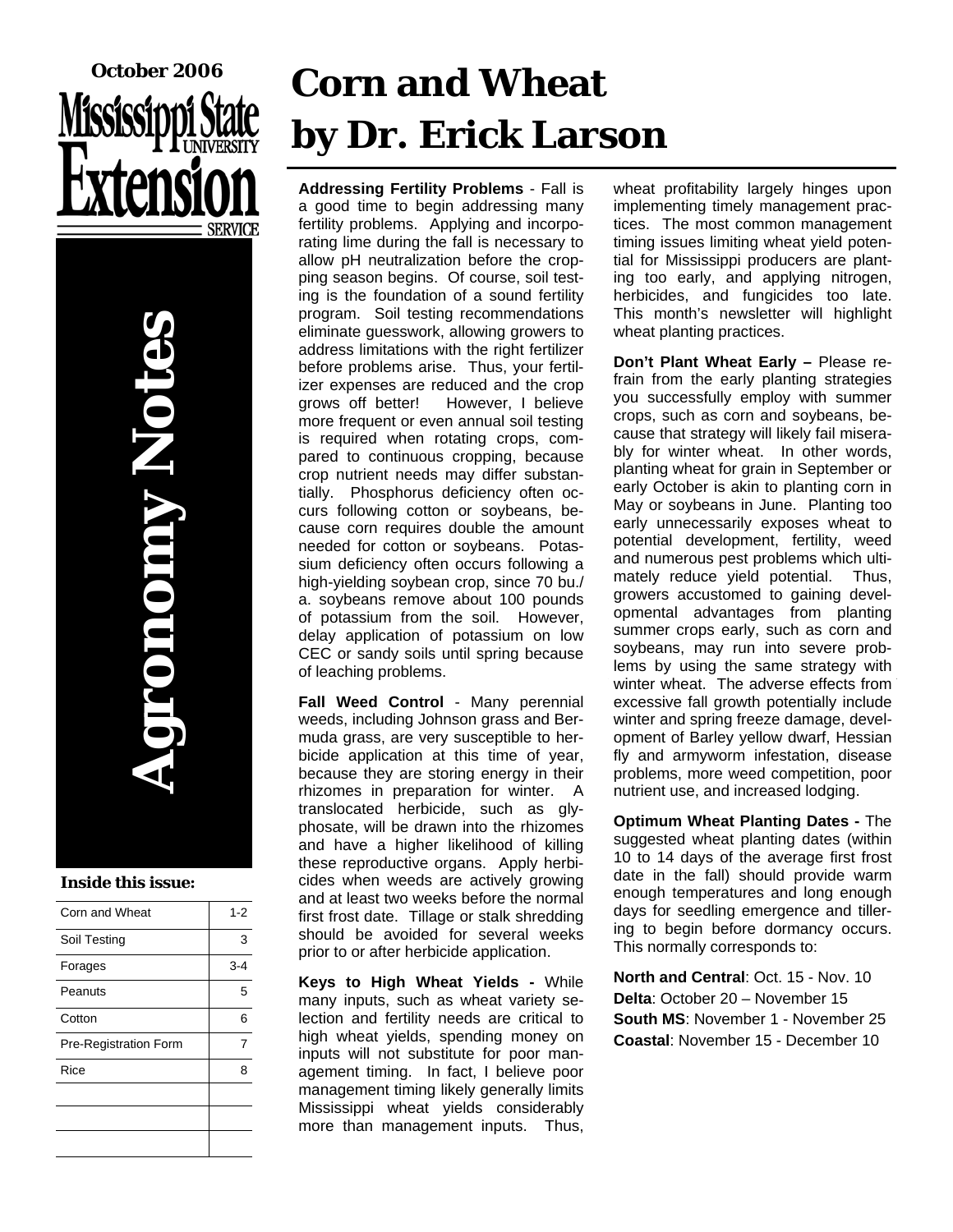## **Wheat continued... by Dr. Erick Larson**

**Suggested Seeding Rates -** Wheat growers should strive to establish 1.0 to 1.3 million plants per acre or 23 to 30 plants per square foot. Assuming 85% successful emergence planting with a grain drill, you will need a seeding rate of 1.2 to 1.5 million seeds per acre. Using the number of seeds per pound listed on the seed tag, you can then calculate how many pounds of seed per acre are needed. For example, 1.35 million seeds per acre divided by 14,500 seeds per pound is 93 pounds of seed per acre. This seeding rate is equivalent to 18 seeds per foot for seven-inch drill spacing. Growers broadcasting and incorporating seed should use higher seeding rates  $(40-45 \text{ seeds/ft.}^2)$ , because emergence success will likely be modest (60-70% of planted seed). Growers broadcasting small grain seed on the soil surface should generally utilize very high seeding rates (50- 60 seeds/ $\text{ft}^2$ ), because emergence and seedling survival can be relatively low (around 50% of planted seed).

**High Yield Seeding Rates?** – Many growers wonder whether wheat yield can be improved by drilling more seed than standard. However, wheat grain yield is relatively unresponsive to seeding rate, unless planting dates vary considerably from normal. In fact, a seeding rate study in Arkansas showed no yield difference for seeding rates from 60 to 180 pounds per acre. Healthy wheat has tremendous tillering ability to compensate for variable stands and the south's warm winter climate typically allows wheat to fulfill this potential. Higher than normal seeding rates also promote lodging, disease infection and interplant competition for nitrogen.

**Wide Drill Row Spacing –** Many producers are considering planting wheat with a relatively wide row-space (10-15 inch) drill more appropriately designed to plant soybeans or other crops. Research data generally indicates only slight yield difference between 10-inch drill spacing and narrower widths. However, expect about 5-15% yield reduction with 15-inch spacing compared to normal widths (8-inch or less). This yield loss cannot be overcome by increasing seeding rate. In fact, seeding rates (per acre) might be reduced some in 15-inch rows with little yield loss, because the seeding rate per linear foot is comparable. However, I would choose relatively tall varieties that develop lush canopies and tiller well for use in wide rows.

**No-Till Planting -** Growers can successfully establish and produce small grains in no-till systems, but need to closely manage factors capable of limiting planting performance and stand establishment, particularly plant residue. The presence of heavy plant residue in no-till systems, may restrict drill penetration, seed placement, and furrow closure. Thus, growers should closely check drill performance in the field, reduce drill ground speed, and increase seeding rate by 10- 15%, compared to drill rates in conventionally prepared seedbeds, to compensate for difficult planting conditions. Large amounts of loose, tough stalk residue often accumulate in planter equipment framework, drastically restricting performance. Drill performance in standing stalks may be improved by drilling at an angle slightly different from the direction of the existing crop row. This redistributes the residue concentration zone continuously along the drill's frame, minimizing residue accumulation. In most cases, applying a burn down herbicide prior to planting will improve seeding establishment and kill emerged winter weeds.

**Seed Treatments -** We routinely recommend planting wheat seed treated with a fungicide to inhibit or prevent seed-borne and seedling diseases. Raxil MD (5.0 oz/100 lb), Raxil Thiram (3.5 oz/100 lb) or Dividend Extreme (2.0 oz/100 lb) should provide broad-spectrum seedling protection. Seed insecticide treatments, such as Gaucho or Cruiser, are also available for use on wheat. However, they have not consistently produced enough wheat yield improvement relative to their expense to justify their routine use. These seed treatment insecticides primarily protect wheat against early fall aphid infestation. Aphids reduce wheat grain yield potential primarily by vectoring the disease Barley yellow dwarf. This disease is a virus and is not affected by foliar fungicide application or other direct methods. The activity of the seed insecticide treatments may protect seedlings up to about 30 days after wheat emergence, but will need a supplemental insecticide application if a later or a very heavy fall aphid infestation occurs. Research has shown inconsistent wheat yield response to seed insecticide treatments, depending upon aphid populations and infestation timing. University of Tennessee data showed a 2 bu./a. advantage in 2005 (9 treatments at 5 locations) and a 1 bu./a. disadvantage for treated seed in 2006 (3 treatments at 4 locations). Generally, more yield benefit can be expected from early wheat planting dates, because early planting greatly increases wheat exposure to fall insect infestation. This is one of many vital reasons to refrain from planting wheat before recommended planting dates (near the normal first frost date). Planting near the first hard frost will reduce aphid populations, movement and reproduction.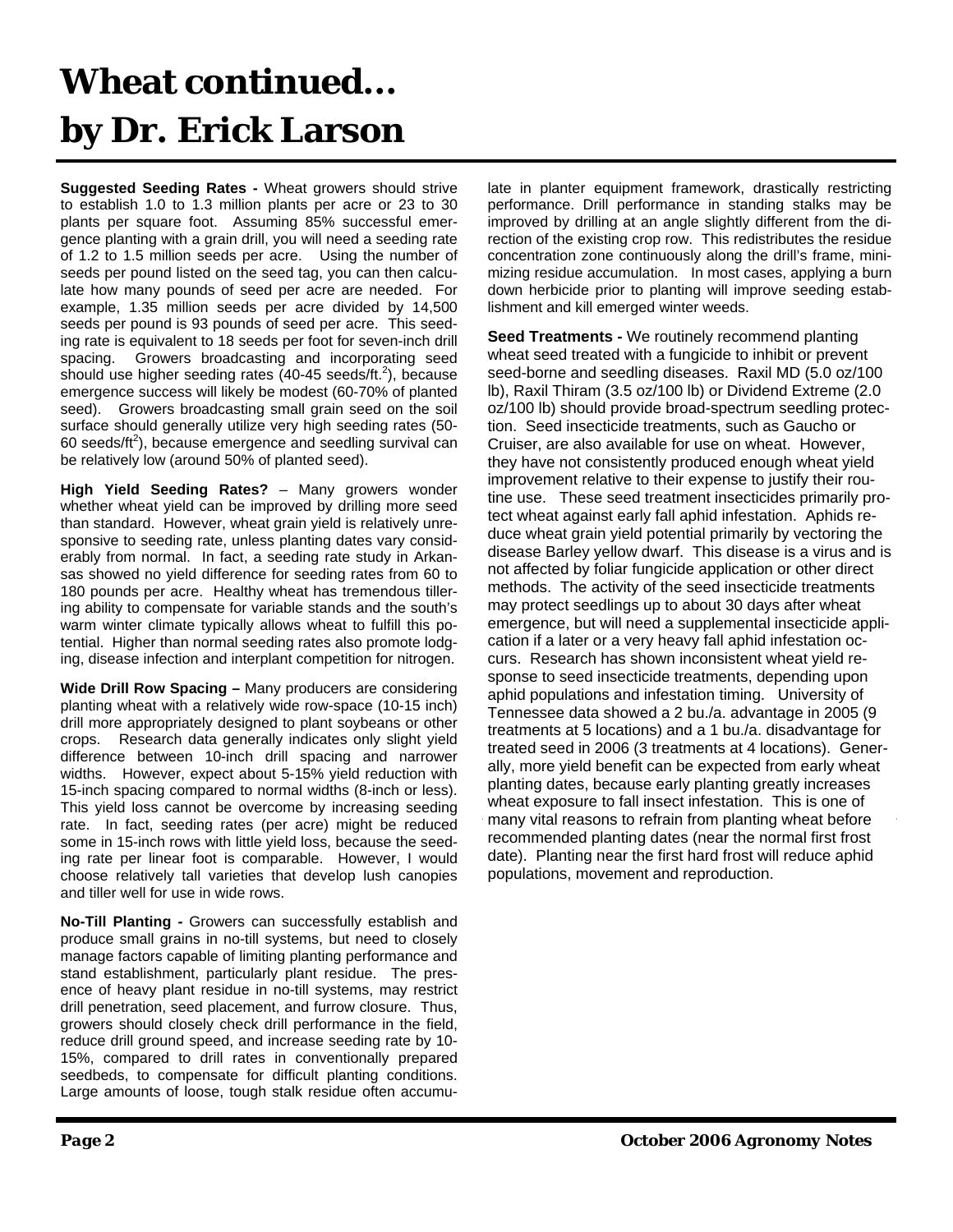#### **Soil Testing by Dr. Keith Crouse**

Early fall is a good time to improve pastures and hay fields. During the past few weeks we having been receiving soil samples that were cropped for cool season forages. Soil acidity appears to be the major fertility problem for these fields. This can easily be taken care of by applying quality lime at the recommended rates. Most cool season grasses grow best at a pH level above 6.0.

Depending on the specific species, hay harvest removes approximately 30 lbs of potassium per ton of hay. Plants utilize potassium to improve plant heath and many physiological functions including, stem/stalk strength, winter hardiness, disease resistance, photosynthesis, carbohydrate metabolism and breakdown, translocating starches, activating various enzymes; adjusting stomatal movement, and plant-water relations. Therefore, to determine you fertilization needs, take random, representative

soil samples of your hay fields and have them tested. Potassium fertilizer recommendations may be requested for the specific species grown.

Remember to always take soil samples from a uniform area no more than 10 acres in size. Take enough separate cores within the area for a representative soil sample. Generally, this is about 15 to 20 cores. Take your soil cores from the surface to plow layer (6-inch depth). Mix your soil cores thoroughly. Send a full soil box or a pint of soil, completed form(s) and payment of \$6.00 per sample. Soil test results and recommendations can be accessed through the extension intranet for county offices. Clientele can access their soil test results at:

www.ext.msstate.edu/special/soiltest.cgi. You must know your customer and AAA numbers to access this data.

#### **Forage Considerations in a Drought Year by Dr. Mike Collins**

Severe drought conditions have persisted through most of the 2006 season in much of the state. Pasture production has been extremely limited but recent rains have allowed pastures to rebound significantly in several areas. Pastures specifically, and forages in general, are the least expensive means of providing feed for our ruminant livestock. Thus, they should be managed carefully to get the most out of what we have available. Controlled grazing can help extend pasture use. Research from the University of Missouri found that allocating a 3-day supply in each strip rather than a 14-day supply, stretched the grazing days by 40%. Hay supplies will be extremely limited in most areas this winter. Consider protecting the hay you do have on hand by storing it inside or by covering pyramid- shaped stacks with tarps. Hay stored outdoors can lose 25 to 35% of the hay DM during one season of storage.

The potential for toxicities on pasture, hay and silage is elevated in a drought year like this one. Two problems that can show up with forages in a drought year are nitrate toxicity and prussic acid poisoning. Nitrate toxicity can result when ruminant livestock consume hay or pasture that is high in nitrate. Higher levels of nitrate are often found during drought years because plants cannot readily assimilate the nitrate they take up from the soil into amino acids and proteins. Grasses are more likely to cause nitrate toxicity than legume forages because grasses more commonly receive N fertilization. Droughtaffected corn is sometimes associated with this syndrome because corn receives high rates of N and this crop is often grazed under drought conditions when grain production is not a viable option.

Nitrate levels between 0 and 0.5% in forages on a DM basis (equivalent to 5,000 parts per million) are generally safe to feed, while levels between 0.5 and 1.0% present a risk to pregnant cows and to animals that are not accustomed to forage containing some nitrate. Forages with 1.0 to 2.0% nitrate should not make up more than one-half of the diet. Supplementation of high-nitrate forages with corn grain or other readily available energy sources lessens the risk because the supplemental energy stimulates the rumen microbes responsible for metabolizing nitrate. Highnitrate hay retains the nitrate contained in the standing crop and nitrate poisoning potentials still exist during the winter feeding period following drought. Ensiling normally reduces nitrate levels to one-half or less of the amount initially present, but the reduction only occurs if the crop contains sufficient moisture to undergo significant fermentation. Symptoms include labored breathing, muscle tremors, a staggering gate followed by collapse. The membranes of the eye and mouth can become bluish in color, blood becomes chocolate-brown. Acute toxicity can lead to death, or the effects can be chronic with negative effects on production such as abortion. Green chopped forage fed directly is especially prone to causing nitrate toxicity because nitrite can be produced within the mass of chopped forage before consumption by animals.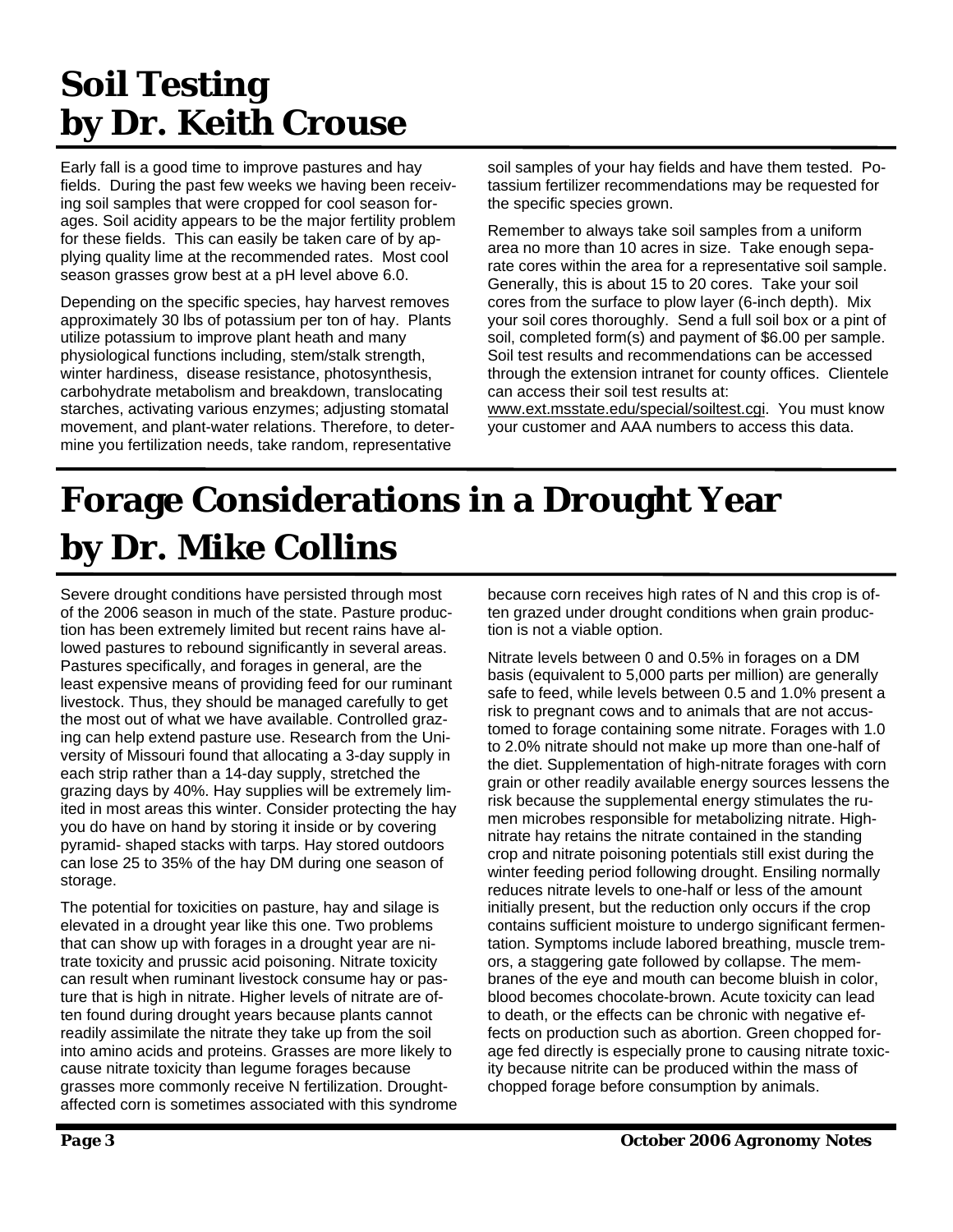## **Forages continued... by Dr. Mike Collins**

Stocker cattle weighing 800-1000 lb have grazed successfully on standing corn since early September in two MSU trials. These cattle have performed well on corn in which laboratory tests have shown nitrate levels of around 0.35% in the leaves and 0.5% in the upper portion of the stalk. Within a plant, the highest levels of nitrate typically occur in the lower portion of the stalk. If you have concerns about nitrate, the Mississippi State Chemical Laboratory offers a qualitative test which indicates whether nitrate is present or not, for a price of \$15 per sample, and a quantitative test that determines a specific nitrate percentage in the sample for a price of \$35 per sample. The CVM Diagnostic Laboratory also provides nitrate analysis, for a cost of \$20 per sample.

Prussic acid poisoning results when livestock consume plants containing cyanogenic glycosides from which hydrogen cyanide (HCN) is released. Plants in the sorghum group, including Johnson grass, are most often implicated. In the case of sorghums, epidermal cells contain a cyanide-producing compound that can be released when cell walls are ruptured. Cattle, sheep, and other ruminants are more susceptible than are horses because HCN release may also result from the activity of rumen microorganisms. Prussic acid poisoning occurs most commonly when livestock graze sorghum-type forages that are less than 15 to 18 in. tall or when grazing occurs soon after frost. Young shoots of these species have the highest concentrations of the cyanide-producing compound, but levels decline rapidly as the plants develop. The incidence of poisoning increases immediately following frost because freezing disrupts cell membranes and allows the mixing described above to occur prior to ingestion of the forage by animals.

Poisoning can also occur with sorghums taller than 18 inches, if grazing takes place soon after frost. In this case, young tillers at the bases of the older shoots have been protected from freezing. Delay of grazing for 1 to 2 weeks after frost greatly reduces the risk of poisoning.

Cyanide release also occurs at high levels when sorghum forage is green chopped for feeding because chopping also disrupts cells. High rates of N fertilizer can also increase cyanogenic levels in the plant. For this reason, management recommendations for minimizing HCN poisoning include splitting larger applications of N fertilizer. Sorghum hay and silage are generally safe because the toxic compounds dissipate over time during storage.

Symptoms of cyanide poisoning include rapid breathing followed by labored, slow breathing, muscle spasms, dilated pupils. Death may occur quickly, within 15 minutes to 2 hours after ingestion of a toxic amount of HCN. In contrast to the brown blood coloration typical of nitrate toxicity, animals affected by cyanide poisoning have bright "cherry red" blood.

Recommendations to avoid prussic acid poisoning:

- 1. Graze sorghum or Johnson grass only when shoots are at least 15 inches tall.
- 2. Do not graze plants during or shortly after drought periods when growth is severely stunted.
- 3. Do not graze wilted plants or plants with young tillers.
- 4. Do not graze for two weeks after a frost.
- 5. Do not graze after a killing frost until plant material is dry (the toxin is usually dissipated within 48 hours).
- 6. Do not leave animals on sorghum pasture overnight when frost is expected.

7. Allow silage fermentation to proceed for 6 to 8 weeks before feeding to allow toxins to dissipate.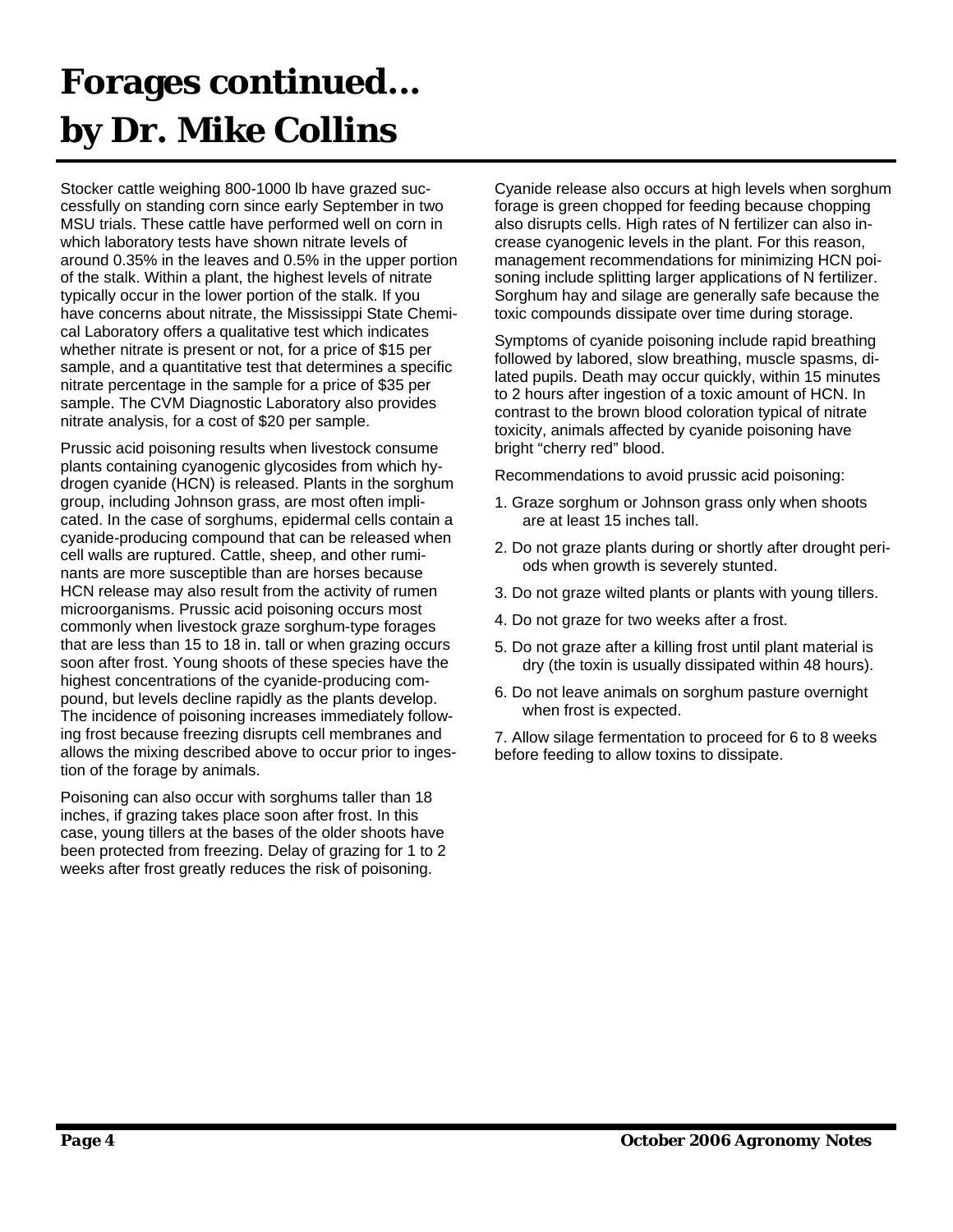## **Peanuts by Mr. Mike Howell**

**Harvest Report** - Harvest is currently in full swing and it appears that the drought did not hurt peanuts as bad as we thought earlier. Early yield reports are ranging from 1,000 pounds to over 6,000 pounds per acre. USDA estimates a state average of 3,000 pounds, but I am optimistic that we will surpass this mark.

**Variable Maturity** - Several growers have asked about an unusual situation that we have observed in some of the driest areas. The fields have a small early crop, and a huge late crop. This poses a problem in determining when to dig these fields. If we harvest based on the early crop, we risk losing potential yield from the late crop. On the other hand, if we wait, we could lose the early crop and still not mature the late crop. I am making recommendations on these fields on a case by case basis. If peg strength is still good, and the nuts are not sprouting or separating from the hull, I am recommending to delay digging as long as possible. If pegs begin weakening, or if too many nuts begin to sprout, we need to dig as soon as possible. Keep in mind that Georgia Green does tend to sprout sooner than some other varieties.

**Fungicide Applications -** For those fields that are not ready to dig, growers still need to stay on a spray schedule, or scout intensely for disease. Continue fungicide applications until you are within two weeks of harvest. Conditions are now more favorable for leaf spot disease than they have been for most of the growing season.

**Baling Peanuts for Hay** - I have also had many questions about baling peanut straw for hay. First and foremost, most of the fungicides, and many of the insecticides that we typically use in peanut production state on the label not to feed the vines to livestock. If you are in a situation that you have not applied any restrictive pesticide, the question then becomes how much is the hay worth. Data from Georgia indicates that a peanut crop yielding 3,000 pounds of nuts will remove about \$55-60 of nutrients (using current fertilizer prices), if the vines are removed. This does not include any fertilizer application costs, and does estimate a beneficial value for organic matter removed in hay. With these prices, and given the fact that vine production was low in many areas, selling peanut hay will probably only break even.

**Peanut Short Course** - Mark your calendars now for the 2007 Peanut Short Course. This event will be held in conjunction with the Mississippi Peanut Growers' Association Annual Meeting January 8-9 in Hattiesburg, Mississippi. Peanut specialists from across the country will be speaking on variety selection, disease control, weed control, insect control, and peanut production practices. This will be an excellent opportunity for growers to learn the latest about peanut production.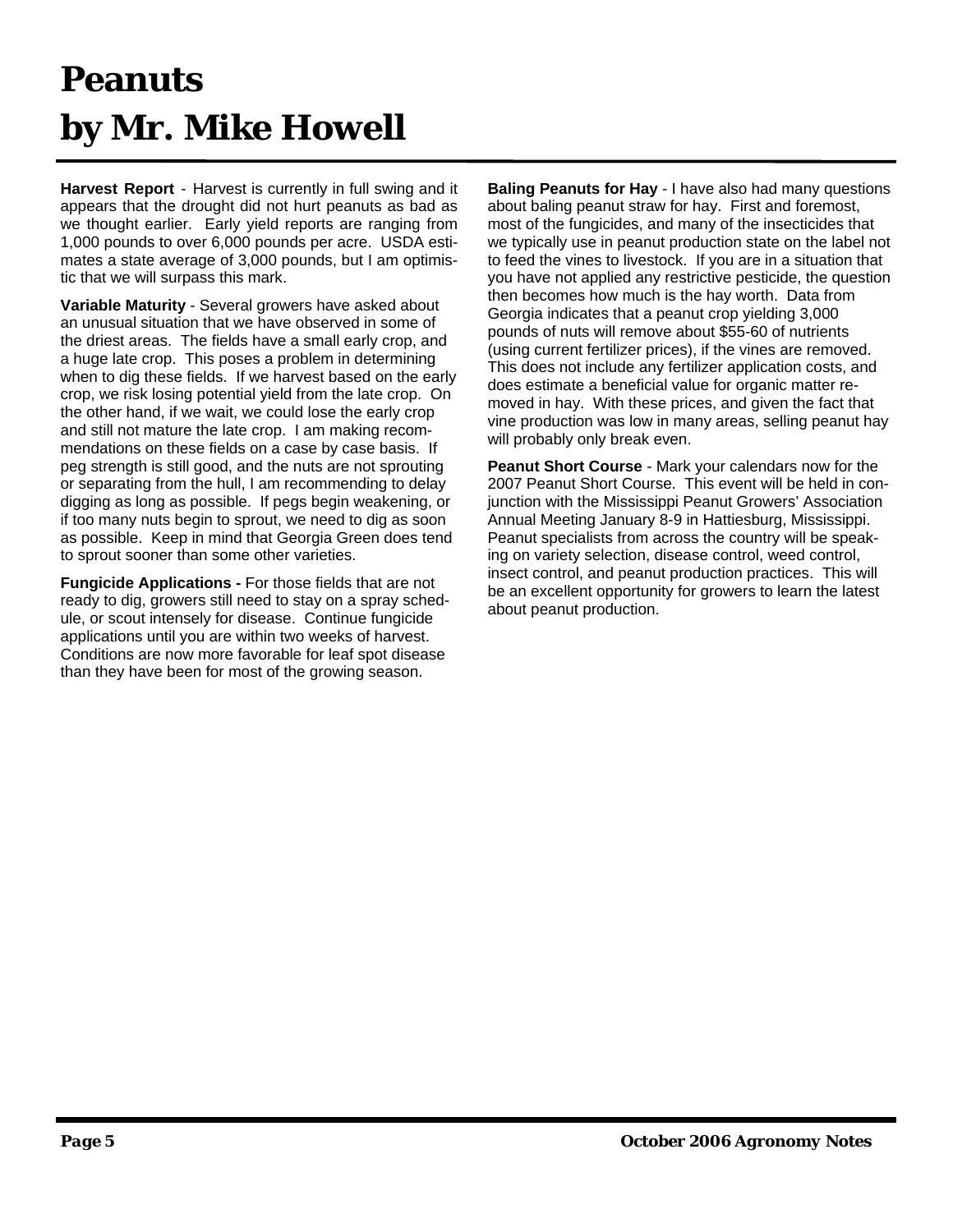### **Cotton by Dr. Tom Barber**

According to the September 25th Crop Condition Report, published by the Mississippi Agricultural Statistics Service, 43% of the Mississippi cotton crop has been harvested. By the time this newsletter is printed, more than 50% of the crop will be out of the field. The USDA predicts our crop to be 793 lbs average cotton lint per acre. The yield numbers reported on some of the furrow irrigated cotton are unbelievable. I have heard many fields have averaged 3 bales or more. This, of course, is on good ground with timely irrigation. Not all irrigated fields will make this average, but several have. I think 800 lbs per acre is not out of the question for an average this year, especially if this cotton keeps turning out. Quality of the 2006 cotton crop is not as bad as was once expected. According to the quality reports that I have received from the Dumas Classing office: out of 265,980 bales that have been classed, the average staple length is 33.84, micronaire 4.41, strength 28.37, uniformity 80.73, 31 color and 3 leaf. Therefore, the average bale would fall into the loan chart at approximately 52.25 cents.

Some later cotton is still being defoliated for the first or second time, depending on rainfall amounts. Because temperatures have cooled off to the lower 80's during the day and 50's at night, some defoliants will not work as quickly, or as well. Combinations of thidiazuron (Dropp, FreFall etc.) will not work as well under these cool conditions. Boll openers (ethephon) and phosphate (Def, Folex) activity will be slowed as well. You can overcome the slower activity with higher rates of these products. For a first application, I would switch to the Def/Folex (1:10/1:12) plus ethephon (Finish, FirstPick) 1:5 or 1:6. According to growers this mix has worked pretty well during this cool snap. Ginstar a mixture of thidiazuron and diuron will also perform well under cool conditions and will provide more re-growth suppression than the Def/Folex. The PPO herbicides, Aim or ET are not as temperature sensitive and have worked well on second applications to remove re-growth and the lower leaves.

After harvest, the most important topic that needs attention is soil fertility management. If it has been several years since you have tested your soil, then it is time to do so now. You should test your soil at a minimum of once every 3 years, and if you are in a rotation program such as cotton and corn, or cotton and grain sorghum, then you should test every year. One of the main things you should look for in your soil test results is the pH levels. Low pH levels (< 5.5 ) can reduce root growth and reduce nutrient uptake by the plant. If pH levels are low, primary nutrient availability and utilization will suffer considerably, particularly for phosphorous. Fall is the preferred time to apply lime. Lime should be incorporated, for best results, several months before planting.

Remember that all MSU lime recommendations assume a Calcium Carbonate Equivalent rating of 100, therefore it is important to know the CCE of the lime you are using and calculate your rate accordingly. Fall is also an acceptable time to apply mixed fertilizer to soils with a CEC of 7 or greater. Applications of mixed fertilizer to soils with a CEC lower than 7 could result in losses of the nutrient levels due to leaching. When basing your mixed fertilizer recommendations on the MSU soil test data remember that a 50% increase in potassium is warranted if realistic yields are over 2 bales per acre.

Right after harvest is also an excellent time to sample for Nematodes. Nematode populations are increasing, especially Reniform. Therefore if you have been experiencing problems with erratic growth and yields in a field or parts of a field, then it would be a good idea to test your soil for nematode populations. Using nematicides and/or rotating cotton with corn or grain sorghum have proven to provide significant yield increases in Reniform infested fields.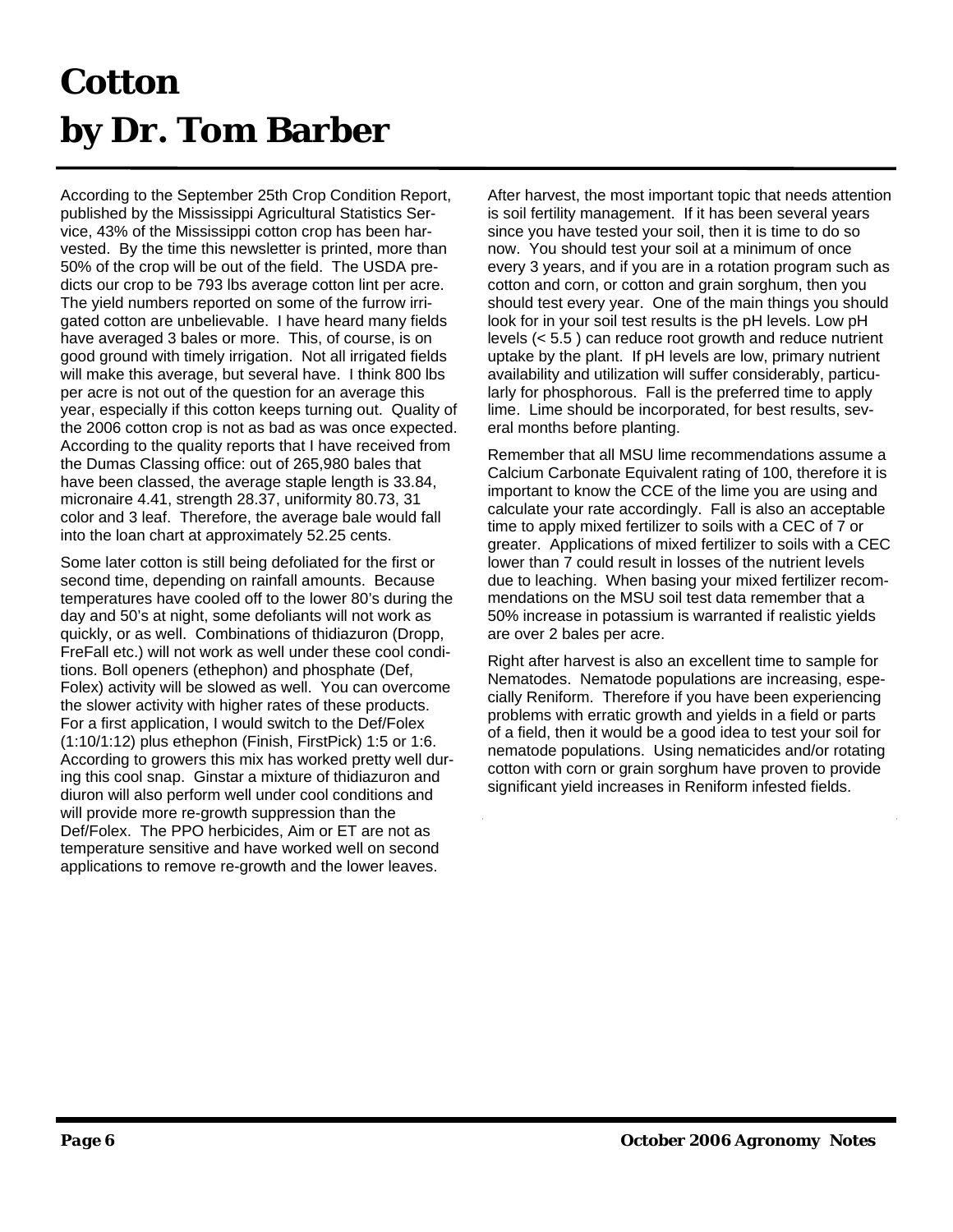#### Register Now for the 23rd Annual Cotton Short Course

#### **PRE-REGISTRATION FORM**



December 5-6, 2006 Mississippi State University Bost Extension Center

**Pre-registration and information are available online at: http://msucares.com/crops/cotton/short\_course.html** 

Please print or type

| <b>Institution or Firm in the control of the control of the control of the control of the control of the control of the control of the control of the control of the control of the control of the control of the control of the</b> |                      |                                                       |
|--------------------------------------------------------------------------------------------------------------------------------------------------------------------------------------------------------------------------------------|----------------------|-------------------------------------------------------|
|                                                                                                                                                                                                                                      |                      |                                                       |
|                                                                                                                                                                                                                                      |                      |                                                       |
| Social/Dinner, December 5th at 6:00 p.m.                                                                                                                                                                                             |                      |                                                       |
| Will attend the social/dinner on the 5th (\$10.00 Fee).                                                                                                                                                                              |                      | Pre-registration \$80<br>On - site registration \$100 |
| Will not attend the social/dinner on the 5th.                                                                                                                                                                                        |                      |                                                       |
|                                                                                                                                                                                                                                      | <b>BEABLINE</b> : NE |                                                       |

#### **Pre-registration DEADLINE is November 24th. On - Site registration begins at 8:30 a.m. on December 5.**

Mail pre-registration form and payment to: Cotton Short Course, Attn: Tammy Scott, Box 9555, Mississippi State, MS 39762. Please make check payable to: **MSU-ES Cotton Short Course**.